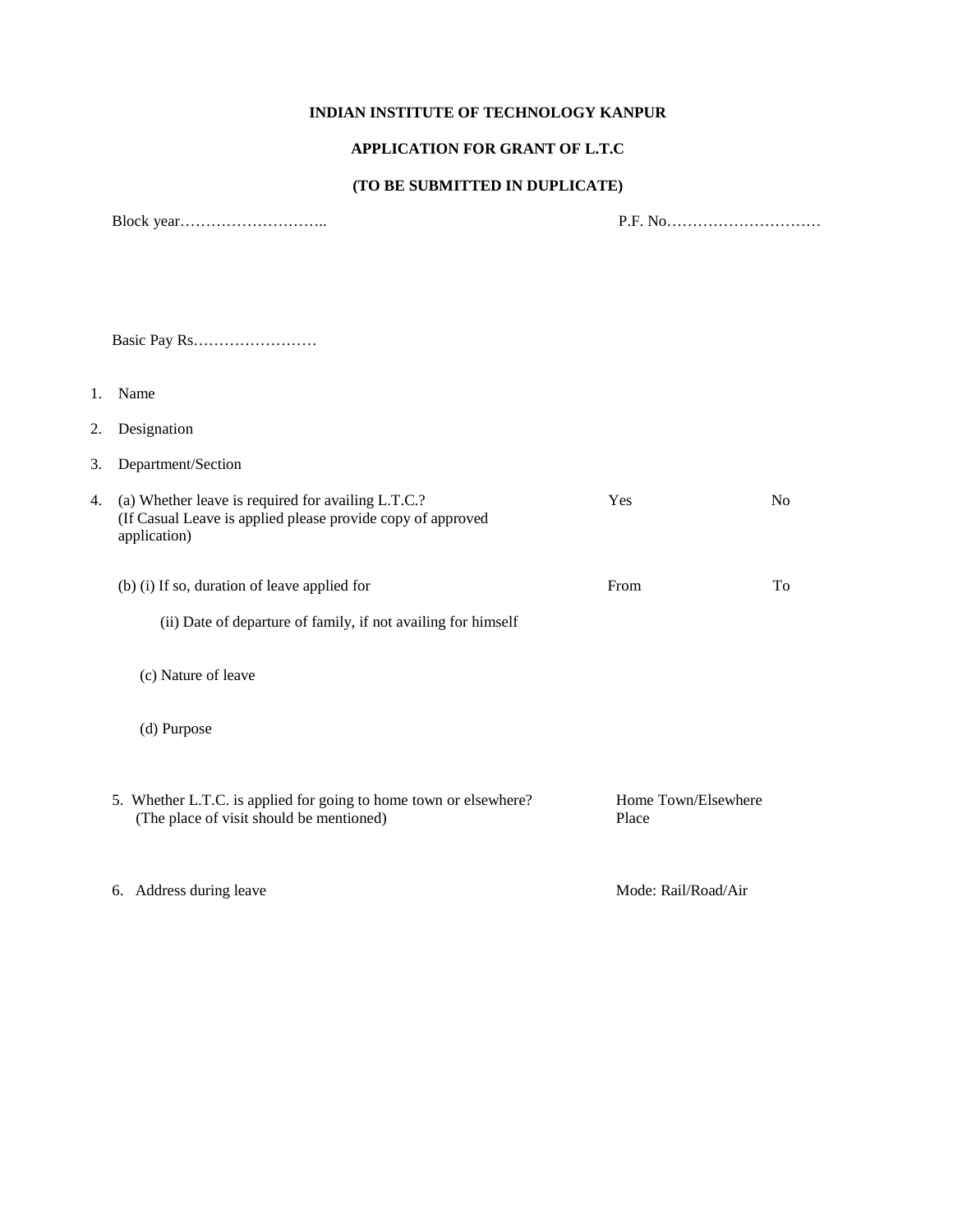7. (i) Details of family members for whom L.T.C. for this block has already been availed:

|                                                                                                                               |      |                                                             | (ii) Details of family members who will avail L.T.C.          |     |                      |  |  |  |
|-------------------------------------------------------------------------------------------------------------------------------|------|-------------------------------------------------------------|---------------------------------------------------------------|-----|----------------------|--|--|--|
|                                                                                                                               |      | (a) Self<br>(b) Wife<br>(c) Children                        |                                                               |     |                      |  |  |  |
|                                                                                                                               |      |                                                             | Full Name                                                     |     | Age                  |  |  |  |
|                                                                                                                               | 1.   |                                                             |                                                               |     |                      |  |  |  |
|                                                                                                                               | 2.   |                                                             |                                                               |     |                      |  |  |  |
|                                                                                                                               | 3.   |                                                             |                                                               |     |                      |  |  |  |
|                                                                                                                               | 4.   |                                                             |                                                               |     |                      |  |  |  |
| (d) Dependent parents, minor brothers and sisters residing with the applicant:                                                |      |                                                             |                                                               |     |                      |  |  |  |
|                                                                                                                               |      |                                                             | Full Name                                                     | Age | Why fully dependent? |  |  |  |
|                                                                                                                               | 1.   |                                                             |                                                               |     |                      |  |  |  |
|                                                                                                                               | 2.   |                                                             |                                                               |     |                      |  |  |  |
|                                                                                                                               |      |                                                             | Note: Enclosed duly filled in Income Declaration Certificate. |     |                      |  |  |  |
| 8<br>Amount of advance required, if any:                                                                                      |      |                                                             |                                                               |     |                      |  |  |  |
| (i)<br>Certified that family members for whom the L.T.C. is claimed are residing with me and are wholly<br>dependent upon me. |      |                                                             |                                                               |     |                      |  |  |  |
|                                                                                                                               |      |                                                             |                                                               |     |                      |  |  |  |
|                                                                                                                               | (iv) | organisation previously.<br>*(For new faculty members only) |                                                               |     |                      |  |  |  |
|                                                                                                                               |      |                                                             |                                                               |     |                      |  |  |  |

9. Date Phone Number for contact Signature Signature

Specific recommendation of the Head of Department/Section

Signature of Head of Department/Section